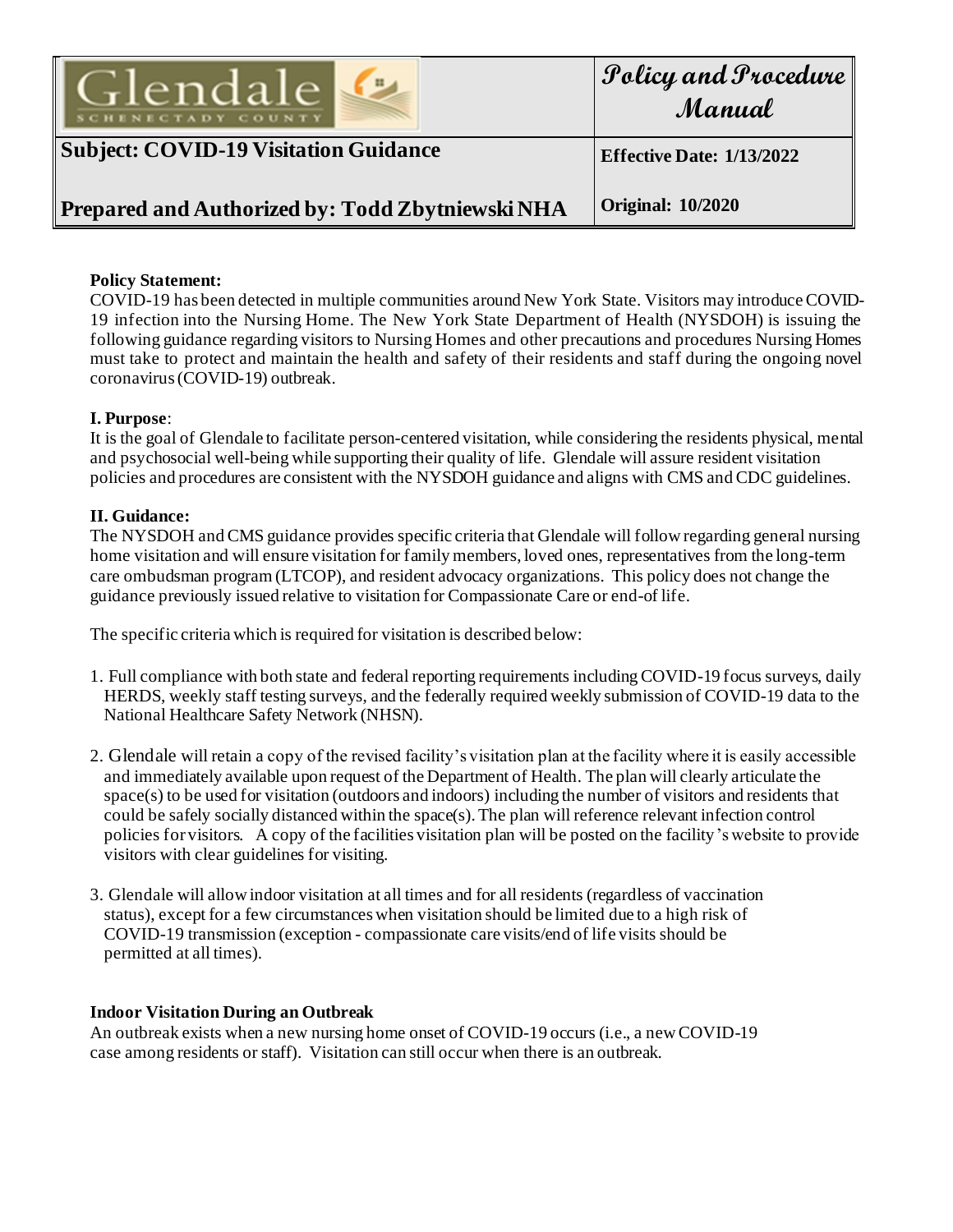### **Potential Visit Related Exposure**

If a visitor tests positive and the visit to the nursing home occurred from two days before the visitor's symptoms onset, to the end of the visitor's isolation period, there is a potential for exposure. Exposures among visitors and residents shall be evaluated using community contact tracing guidelines.

The following will be evaluated to determine the appropriate follow-up when there is identification of a visitor who tests positive for COVID-19. If the following are confirmed;

- the visit was supervised by an appropriate facility staff member; and
- the visit was conducted in a common area or outdoor area that does not require the visitor to enter a resident unit; and
- the visitor complied with all COVID-19 precautions including hand hygiene and appropriate use of face mask
- the visitor and the resident maintained at least 6 feet of distance from each other for the entire duration of the visit; and
- the visitor maintained at least 6 feet of distance from all other visitors, residents, and staff for the entire duration of the visit

If all of the above are confirmed, the resident who received the visit shall be placed on a 14-day quarantine in a single room in the designated observation area using contact plus droplet precautions. The resident shall be tested and monitored per facility protocol.

If all of the above cannot be confirmed by the facility, protocols shall be followed similar to the identification of a COVID-19 positive staff member, including contact tracing to determine the extent of the exposure within the facility.

- 4. Adherence to screening protocols for all staff during each shift, each resident, and all persons entering the facility or grounds of the nursing home, including visitors, vendors, students, and volunteers.
- 5. Visitors must be able to adhere to the core principles including infection prevention and control policies, and staff must provide monitoring for those who may have difficulty adhering to core principles, such as children.
- 6. Glendale will limit movement in the facility. For example, visitors should not walk around different halls of the facility. Rather, they should go directly to the resident's room or neighborhood living room. Visits for residents who share a room **will not** be conducted in the resident's room. For situations where there is a roommate and the health status of the resident prevents leaving the room, Glendale will attempt to enable in-room visitation while adhering to the core principles of COVID-19 infection prevention.
- 7. While taking a person-centered approach and adhering to the core principles of COVID-19 infection prevention, when possible, outdoor visitation shall be conducted in a manner that reduces the risk of transmission. Outdoor visits pose a lower risk of transmission due to increased space and airflow. Therefore, all visits should be held outdoors whenever practicable. Aside from weather considerations (e.g., inclement weather, excessively hot or cold temperatures, poor air quality), an individual resident's health status (e.g., medical condition(s), COVID-19 status), or a facility's outbreak status, outdoor visitation should be facilitated routinely.

#### **In addition, Glendale will follow the guidelines outlined below:**

● Adequate staff present to allow for personnel to help with the transition of residents, monitoring of visitation, and cleaning and disinfecting of areas used for visitation after each visit using an EPA-approved disinfectant.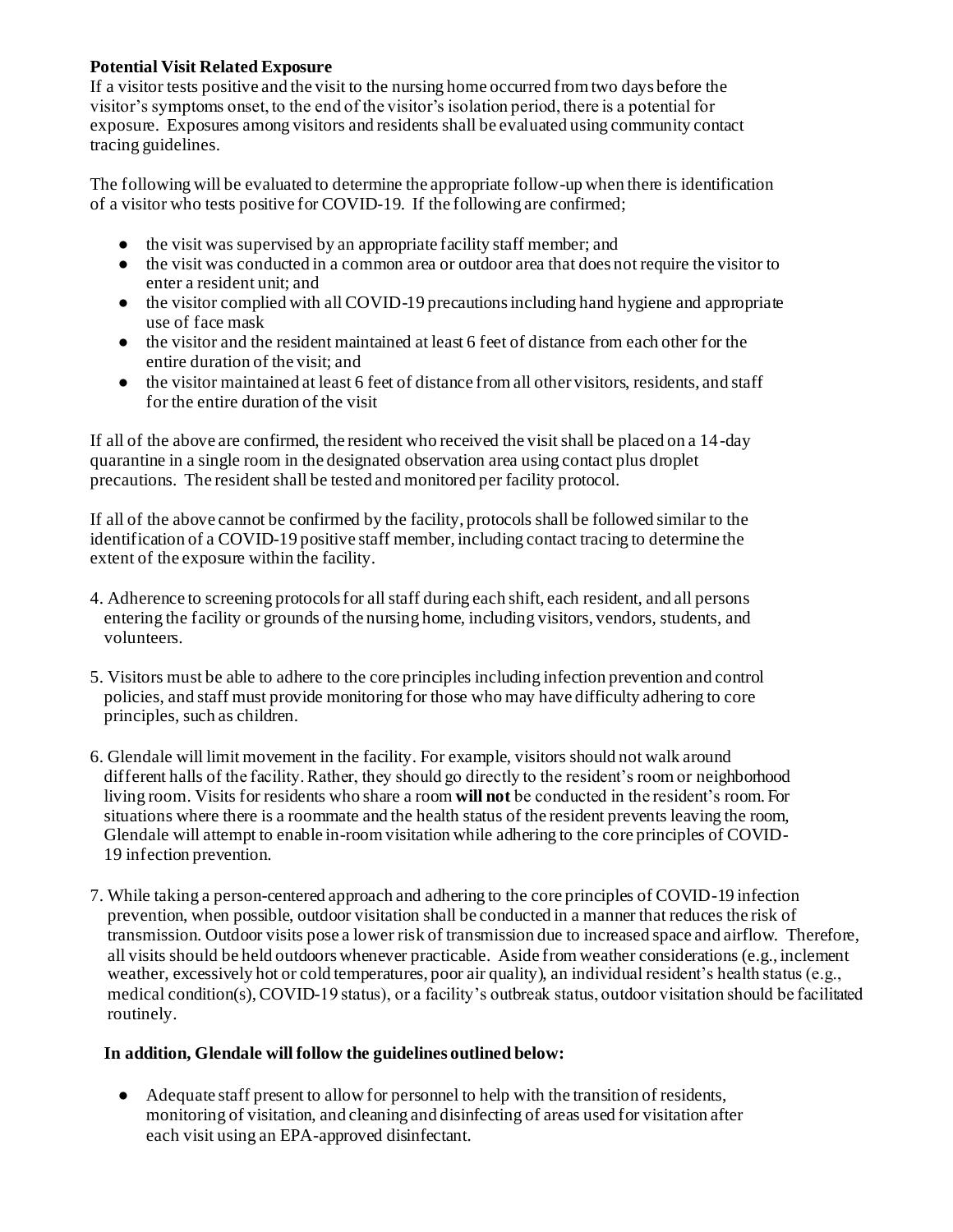- Appropriate signage and proper visitor education on COVID-19 signs and symptoms, infection control precautions including use of facemask or face covering utilization and hand hygiene.
- Adequate PPE shall be made available by the nursing home to ensure residents wear a face mask if medically able to utilize a face covering during visitation. Visitors must wear a face mask or face covering at all times when on the premises of the nursing home and maintain social distancing.
- The nursing home shall have an adequate supply of masks on hand for visitors and make available to visitors who lack an acceptable face covering. An acceptable mask must be a well-fitting non-surgical paper mask or a mask of higher quality. Cloth masks are not acceptable.

# **III. Procedure**:

- 1. Visitation will occur in an outside area on the facility campus, weather permitting. If weather not permitting, visitation will occur at Glendale in resident rooms or nursing unit in the neighborhood living room.
- 2. All visitors will be screened for signs and symptoms of COVID-19. Visitation will be refused if the individual(s) exhibits any COVID-19 symptoms, or they do not pass the screening process. Screening shall consist of temperature checks and screening questions.
- 3. Visitors must provide proof of a negative COVID test result. Test results must clearly state when they were performed. For antigen/point of care testes, results must be within 24-hours of the visit. For PCR tests, results must be within two days of the visit.
- 4. If the visitor does not have proof of a negative test result, the facility will provide the visitor with a test kit. If a test kit is provided to the visitor, the following must occur;
	- a. Visitor is screened by reception and completes screening form.
	- b. Visitor signs into the visitor log.
	- c. Test kit is provided to the visitor.
	- d. Visitor should conduct self-test in their vehicle or outside.
	- e. Visitor should wait for results prior to re-entering the building.
	- f. If results are negative, visitor may come into the facility for visitation.
	- g. If results are positive, visitor should call the receptionist to make her aware of the positive test result. Visitors should also call the county health department of the county they reside in
	- h. All used test kits should be disposed of in the red trash container in the vestibule at the main entrance.
- 5. For visitors who visit multiple days, including a visitor who comes every day, proof of negative testing is required as often as feasible, at a minimum every third day (meaning at a minimum testing is required on day one, day 4, day 7 and so on).
- 6. . Once the visitation requirements have been met the following will occur:
- A copy of the facility visitation guidelines will be provided to each visitor at their initial visit, upon revision and upon request anytime thereafter.
- Glendale will issue a face mask to each visitor if the visitor is unable to provide an acceptable face mask. Visitors must wear a mask the entire time they are in the facility. If the mask becomes wet or soiled, visitors may ask staff for a new mask.
- A visitor sticker will be provided to each visitor and worn at all times while in the nursing home.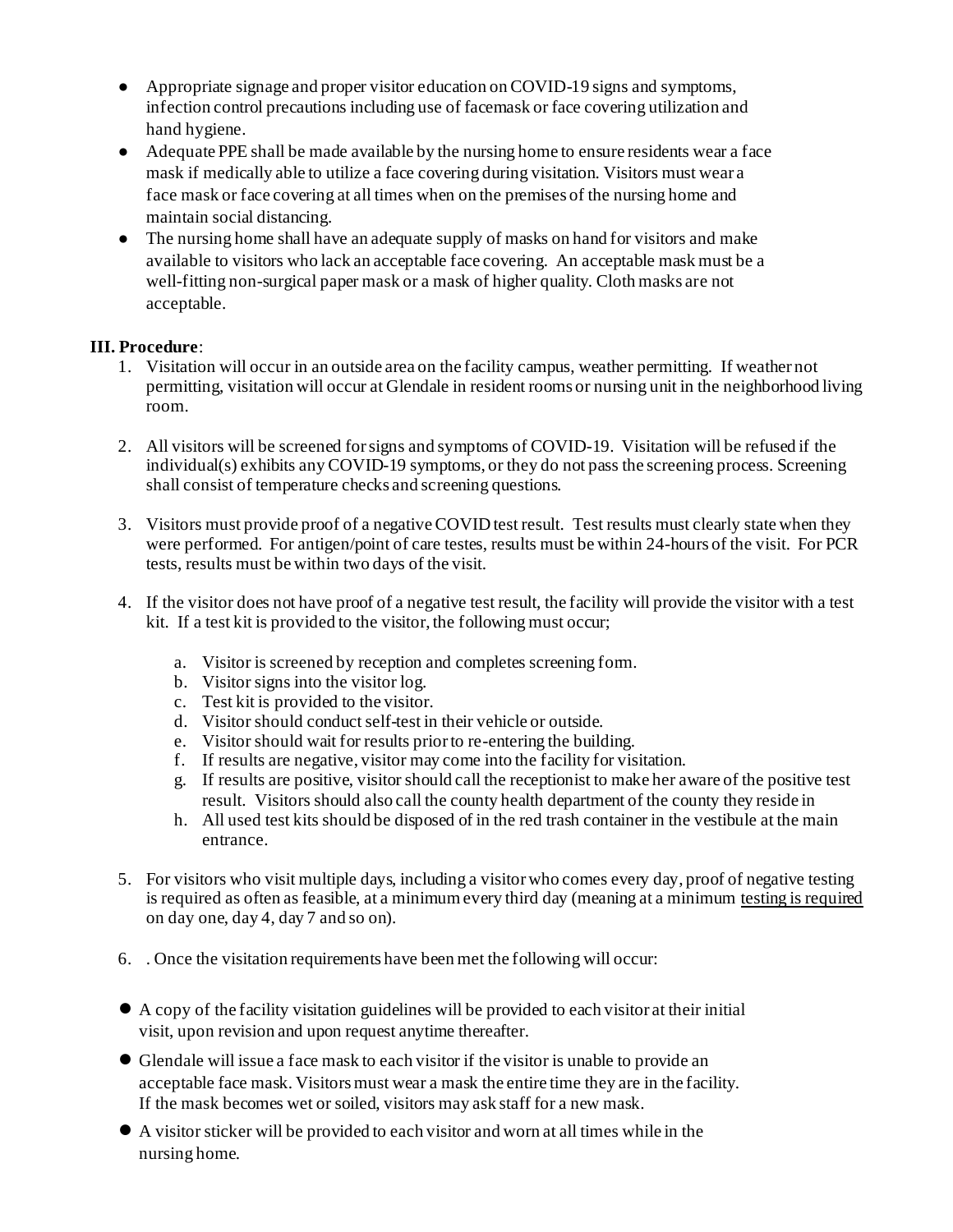- Visitors must practice social distancing. Visitors are to maintain a distance of 6 feet from the resident and others.
- Hand sanitizer will be utilized prior to entering the resident room/neighborhood living room and upon exiting.
- Visitation is restricted to the resident room or neighborhood living room. Visitors may not leave the resident room/neighborhood living room during the resident visit for the entire visit and are not to visit other areas of the facility.
- Staff will be available to assist with the transition of residents as needed during the visit and to monitor visitation.
- The area where the visit occurred will be sanitized utilizing an EPA-approved disinfectant after the completion of the visit.
- Visiting hours are as follows:
	- $\circ$  Monday Friday, 9:00AM 6:00Pm.
	- $\circ$  Saturday & Sunday, 10:00 AM 4:00 PM
- 6. If any visitor fails to adhere to the protocol, he/she/they may be prohibited from visiting for the duration of the COVID-19 state declared public health emergency.

### **End of Life and Compassionate Care Visits**

Terminally ill and/or compassionate care visits must follow the aforementioned visitation guidance. Reasoning for compassionate care visits may include:

- Newly admitted residents with difficulty adjusting to the facility environment and lack of in-person family support.
- Residents recently grieving the loss of a friend or loved one.
- Residents who previously received in-person support and/or cuing from family for eating and drinking and are now experiencing dehydration and/or weight loss.
- Residents who are exhibiting signs and symptoms of emotional distress including, but not limited to, seldom speaking or crying more frequently (when the resident had rarely cried in the past), refusing to participate in an activity or activities, staying in bed longer than usual, or exhibiting behavior considered abnormal for the individual.
- Residents who receive religious or spiritual support from clergy or another layperson.

The situations above are not intended to be an exhaustive list. Additional compassionate care situations may be considered by the facility on a resident-specific basis.

For End of Life and Compassionate Care Visits the following will occur:

- Administration will authorize visitation.
- The screener is to be notified and provided the names of approved visitors, as well as the location and name of the resident being visited. This information will be added to the "Approved Visitor Log".
- Family members as well as clergy and lay persons offering religious and spiritual support will be allowed to visit. Name and contact information for visitors, the date(s) of their visits, and the name of the resident visited are maintained by the facility. Visitors under the age of 16 must be accompanied by an adult 18 years of age or older.
- Two (2) visitors may visit at one time Visitors will be given a visitor sticker with room number noted.